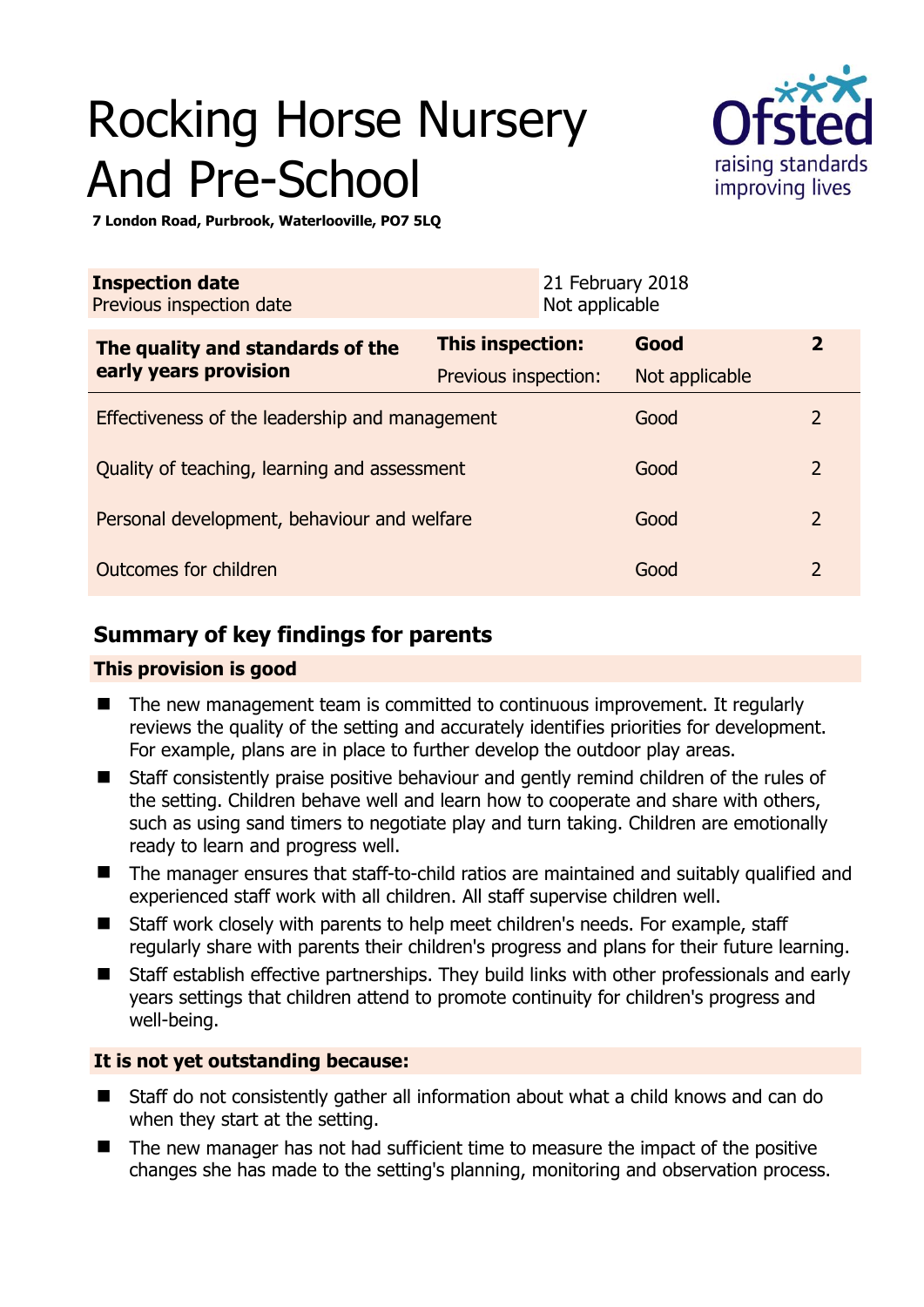# **What the setting needs to do to improve further**

#### **To further improve the quality of the early years provision the provider should:**

- $\blacksquare$  improve the consistency in obtaining children's starting points so that staff can accurately measure progress based on what children already know and can do
- $\blacksquare$  support staff to continue embedding the new planning and observation system and measure the impact of these changes on children's learning and development.

#### **Inspection activities**

- $\blacksquare$  The inspector observed the quality of teaching during activities indoors and outdoors, and assessed the impact this has on children's learning.
- The inspector carried out a joint observation with the manager and they discussed their findings.
- The inspector discussed planning and children's progress with key persons and the manager. She discussed staff suitability and qualifications, and the setting's action plan with the manager.
- The inspector spoke to staff about their knowledge of child protection and the procedures they follow to keep children safe.
- The inspector spent time with parents and children and took account of their views.

#### **Inspector**

Nina Lambkin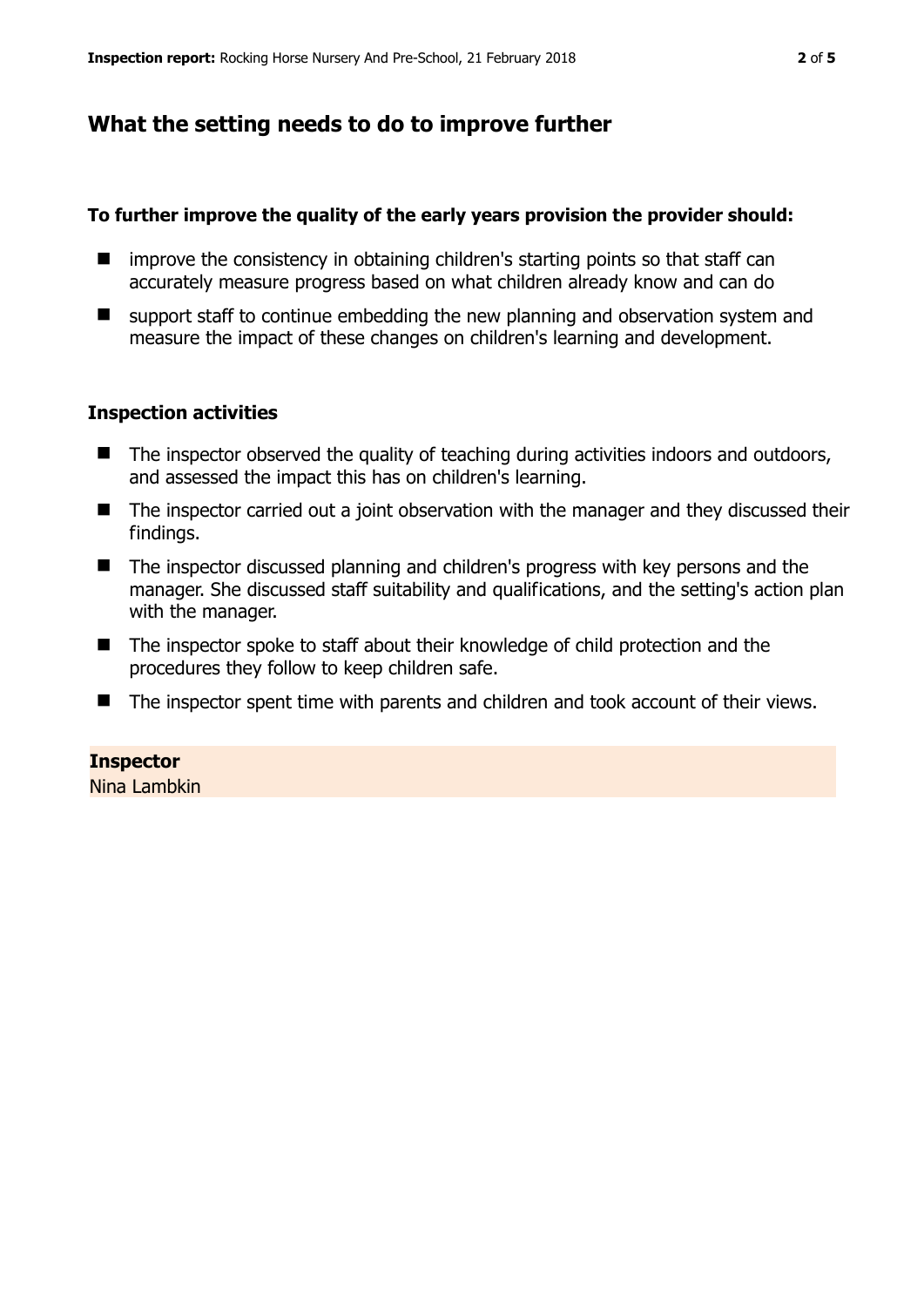# **Inspection findings**

#### **Effectiveness of the leadership and management is good**

Safeguarding is effective. Staff have a good knowledge of child protection issues. They understand what action to take if they have concerns about the welfare of a child in their care. Staff are vigilant and ensure that children are safe in the nursery and when using the outdoor environment. They carry out regular risk assessments and minimise hazards effectively. Clear procedures are in place for the safe recruitment and vetting of staff. Staff are well qualified in their roles. They have completed training to improve practice and keep up to date with changes to legislation. Staff have a good understanding of how children learn. They observe and assess children's learning and development, which helps them to plan for what children need to learn next.

#### **Quality of teaching, learning and assessment is good**

Staff plan interesting activities that encourage children to engage and concentrate well. Staff support children well in the development of their communication and language skills and talk meaningfully to children as they play. For example, they use simple signs and visual aids to involve all children in activities. Staff identify opportunities to support children in developing their early mathematical skills. For example, children learn early counting skills and money language as they enjoy imaginative play in the 'nursery shop'. Staff provide lots of opportunity for children to engage in mark making. For instance, children use 'story sticks' to retell and write their own stories, recalling details from wellknown books they have heard. Children learn about similarities and differences between themselves and others, such as when a local family helped them learn about Chinese New Year.

## **Personal development, behaviour and welfare are good**

Children settle happily into the setting and form strong bonds with the staff team. Staff work hard to create a relaxed and happy environment for children. Independence is highly valued and children successfully take care of their own belongings, such as shoes, coats and bags. Mealtimes are sociable occasions and children confidently serve themselves lunch and drinks. Children and young babies enjoy daily fresh air and exercise in the garden. They develop their physical skills and take suitable risks in their play, such as when older children climb trees, while babies carefully balance and crawl across an ageappropriate assault course.

## **Outcomes for children are good**

All children, including those in receipt of additional funding, make good progress. They are well prepared for the next stage in their learning. Babies are beginning to speak and communicate using words and signs. Toddlers are curious and imaginative. They excitedly add herbs to the play dough they make and comment that it 'smells like pizza'. Pre-school children practise writing their own names and are keen to learn to write new letters.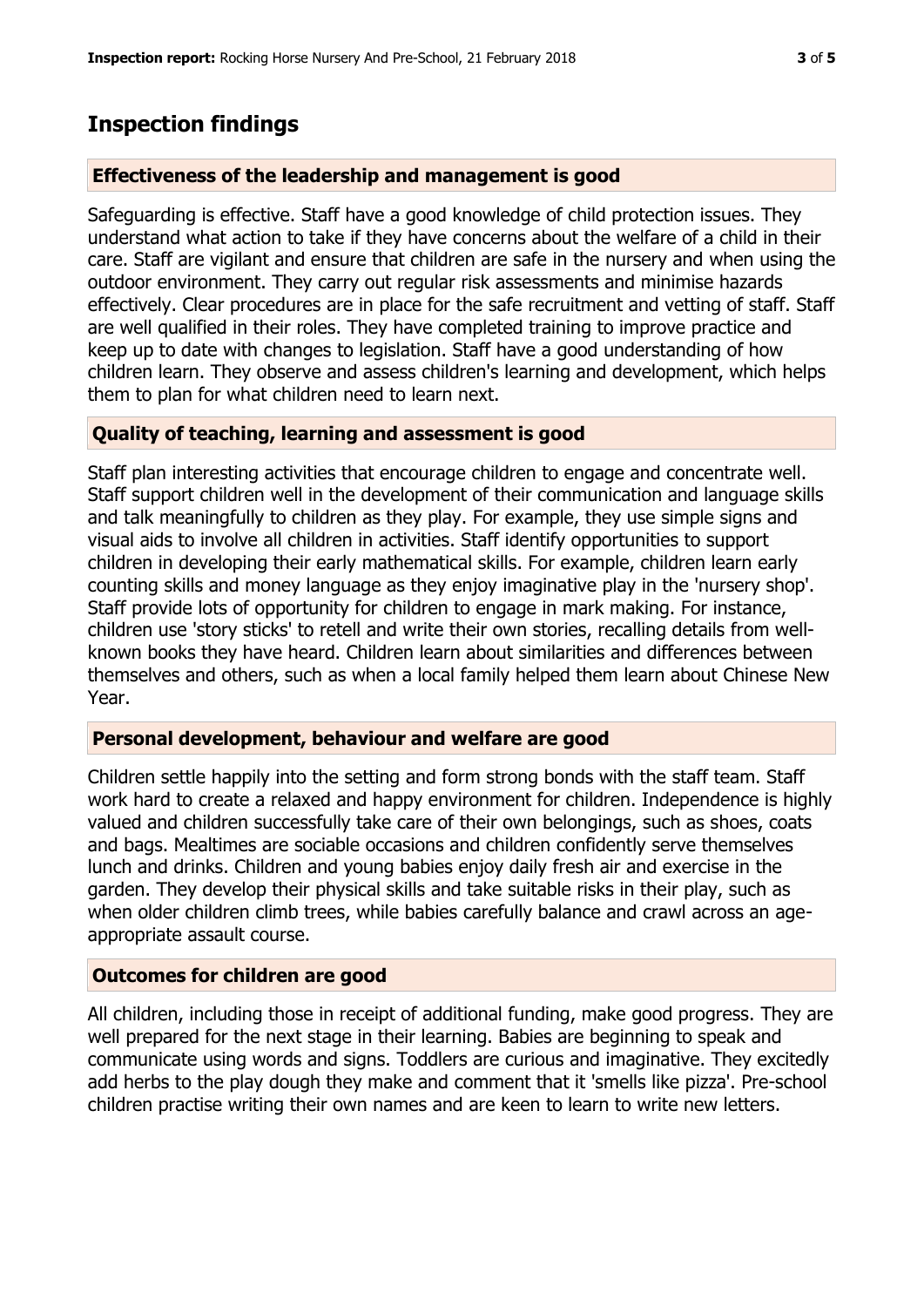## **Setting details**

| Unique reference number                             | EY489996                 |  |
|-----------------------------------------------------|--------------------------|--|
| Local authority                                     | Hampshire                |  |
| <b>Inspection number</b>                            | 1025938                  |  |
| <b>Type of provision</b>                            | Full-time provision      |  |
| Day care type                                       | Childcare - Non-Domestic |  |
| <b>Registers</b>                                    | Early Years Register     |  |
| <b>Age range of children</b>                        | $0 - 4$                  |  |
| <b>Total number of places</b>                       | 50                       |  |
| <b>Number of children on roll</b>                   | 50                       |  |
| <b>Name of registered person</b>                    | A Step Ahead Ltd         |  |
| <b>Registered person unique</b><br>reference number | RP905756                 |  |
| Date of previous inspection                         | Not applicable           |  |
| <b>Telephone number</b>                             | 07980586622              |  |

Rocking Horse Nursery and Pre-School registered in 2015. It is located in Waterlooville, Hampshire. The setting opens from 8am until 6pm each weekday throughout the year, except for public holidays. The provider receives funding to provide free early education for two-, three- and four-year-olds. There are 10 members of staff, of whom six hold a relevant early years qualification at level 3 and one staff member has early years professional status.

This inspection was carried out by Ofsted under sections 49 and 50 of the Childcare Act 2006 on the quality and standards of provision that is registered on the Early Years Register. The registered person must ensure that this provision complies with the statutory framework for children's learning, development and care, known as the early years foundation stage.

Any complaints about the inspection or the report should be made following the procedures set out in the guidance 'Complaints procedure: raising concerns and making complaints about Ofsted', which is available from Ofsted's website: www.gov.uk/government/organisations/ofsted. If you would like Ofsted to send you a copy of the guidance, please telephone 0300 123 4234, or email enquiries@ofsted.gov.uk.